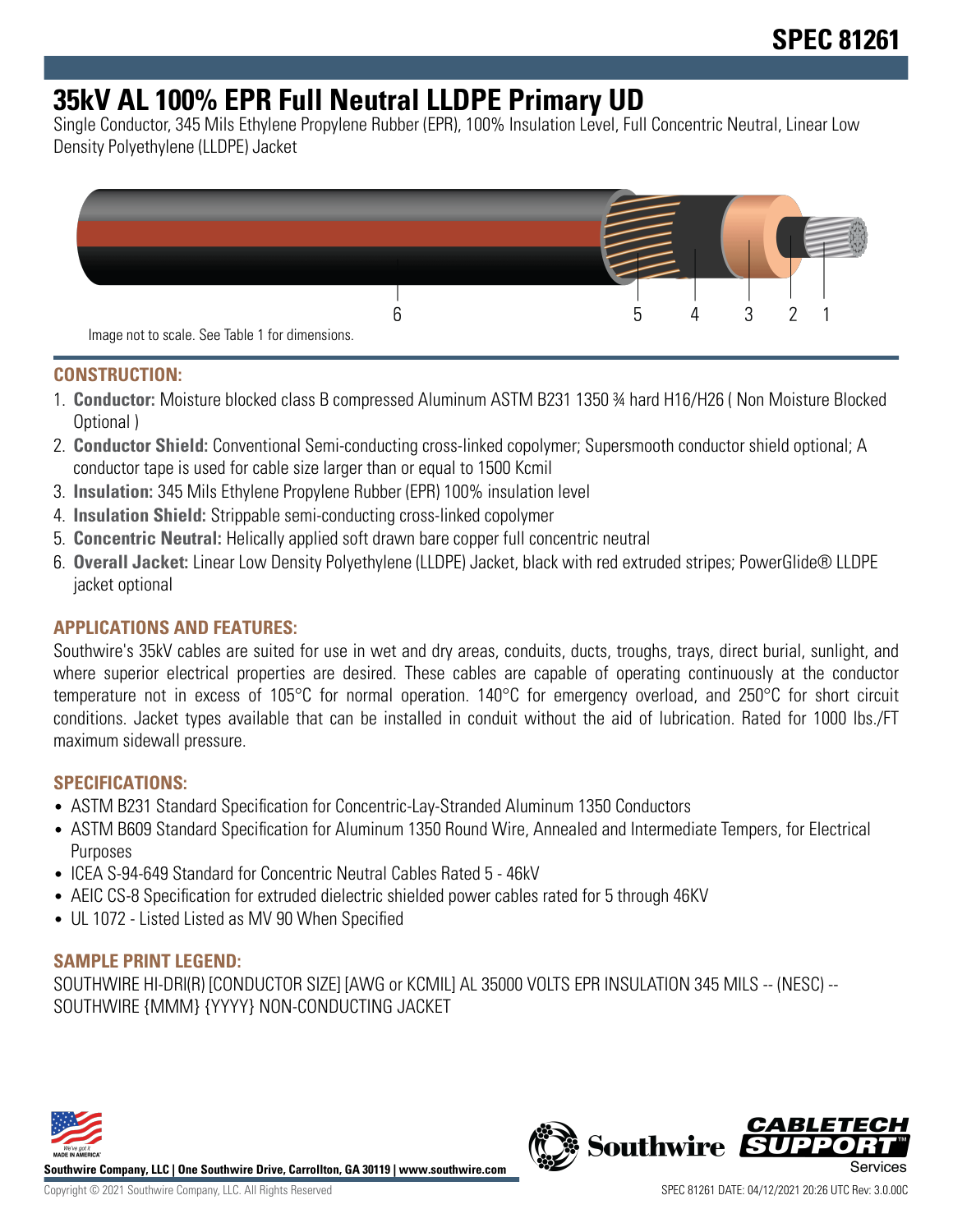#### **Table 1 – Weights and Measurements**

| <b>Stock</b><br>Number | Cond.<br><b>Size</b> | <b>Diameter</b><br>Over<br>Conductor | <b>Diameter</b><br>Over<br>Insulation | Insul.<br><b>Thickness</b> | Diameter<br>$0$ ver<br>Insulation<br>Shield | Concentric<br><b>Neutral</b> | Neutral DC<br>Resistance<br>$25^{\circ}$ C | Jacket<br><b>Thickness</b> | Approx.<br>ÔD | Approx.<br>Weight        | Min<br><b>Bending</b><br>Radius | Max Pull<br>Tension* |
|------------------------|----------------------|--------------------------------------|---------------------------------------|----------------------------|---------------------------------------------|------------------------------|--------------------------------------------|----------------------------|---------------|--------------------------|---------------------------------|----------------------|
|                        | AWG/<br>Kcmil        | inch                                 | inch                                  | mil                        | inch                                        | No. x AWG                    | $\Omega$ /1000ft                           | mil                        | inch          | $\mathsf{lb}$<br>/1000ft | inch                            | $\mathsf{lb}$        |
| 607453                 | 1/0<br>(1)           | 0.325                                | 1.052                                 | 345                        | 1.152                                       | 16x14                        | 0.164                                      | 50                         | 1.380         | 955                      | 16.6                            | 634                  |
| 618505#                | 1/0<br>(19)          | 0.352                                | 1.079                                 | 345                        | 1.179                                       | 16x14                        | 0.164                                      | 50                         | 1.407         | 987                      | 16.9                            | 634                  |
| 619194                 | 1/0<br>(19)          | 0.352                                | 1.079                                 | 345                        | 1.179                                       | 16x14                        | 0.164                                      | 50                         | 1.407         | 987                      | 16.9                            | 634                  |
| <b>TBA</b>             | 2/0<br>(19)          | 0.395                                | 1.122                                 | 345                        | 1.222                                       | 13x12                        | 0.128                                      | 50                         | 1.482         | 1133                     | 17.8                            | 799                  |
| TBA                    | 3/0<br>(19)          | 0.443                                | 1.170                                 | 345                        | 1.270                                       | 16x12                        | 0.104                                      | 50                         | 1.530         | 1262                     | 18.4                            | 1007                 |
| TBA                    | 4/0<br>(19)          | 0.498                                | 1.225                                 | 345                        | 1.325                                       | 13x10                        | 0.080                                      | 50                         | 1.629         | 1480                     | 19.5                            | 1270                 |
| TBA                    | 250<br>(37)          | 0.558                                | 1.294                                 | 345                        | 1.394                                       | 16x10                        | 0.065                                      | 80                         | 1.758         | 1741                     | 21.1                            | 1500                 |
| TBA                    | 350<br>(37)          | 0.661                                | 1.397                                 | 345                        | 1.497                                       | 16x9                         | 0.052                                      | 80                         | 1.886         | 2088                     | 22.6                            | 2100                 |

All dimensions are nominal and subject to normal manufacturing tolerances

◊ Cable marked with this symbol is a standard stock item

\* Pulling tension based on pulling eye directly connected to conductor

# Hi-Dri-Plus® - Water Blocking Powder

#### **Table 2 – Electrical and Engineering Data**

| Cond<br><b>Size</b> | <b>DC</b><br>Resistance<br>@ 25 $^{\circ}$ C | AC<br>Resistance<br>@ 90°C | Capacitive<br>Reactance @<br>60Hz | Inductive<br>Reactance<br>@ 60Hz | Current | Charging Dielectric<br>Loss | Zero<br>Sequence<br>Impedance* | Positive<br>Sequence<br>Impedance* | Short<br>Circuit<br>Current <sup>@</sup><br>30 Cycle | Allowable<br>Ampacity in<br>Duct 90°C1 | Allowable<br>Ampacity<br><b>Directly</b><br>Buried 90°C‡ |
|---------------------|----------------------------------------------|----------------------------|-----------------------------------|----------------------------------|---------|-----------------------------|--------------------------------|------------------------------------|------------------------------------------------------|----------------------------------------|----------------------------------------------------------|
| AWG/<br>Kcmil       | $\Omega/1000$ ft                             | $\Omega/1000$ ft           | $M\Omega^*1000ft$                 | $\Omega/1000$ ft                 |         | A/1000ft W/1000ft           | $\Omega/1000$ ft               | $\Omega/1000$ ft                   | Amp                                                  | Amp                                    | Amp                                                      |
| 1/0<br>(1)          | 0.168                                        | 0.211                      | 0.060                             | 0.052                            | 0.339   | 136.952                     | $0.371 + 0.078$                | $0.213 + j0.052$                   | 5555.1                                               | 160                                    | 195                                                      |
| 1/0<br>(19)         | 0.168                                        | 0.211                      | 0.057                             | 0.051                            | 0.354   | 143.207                     | $0.371 + j0.077$               | $0.213 + j0.051$                   | 5555.1                                               | 160                                    | 195                                                      |
| 1/0<br>(19)         | 0.168                                        | 0.211                      | 0.057                             | 0.051                            | 0.354   | 143.207                     | $0.371 + j0.077$               | $0.213 + j0.051$                   | 5555.1                                               | 160                                    | 195                                                      |
| 2/0<br>(19)         | 0.133                                        | 0.167                      | 0.053                             | 0.050                            | 0.379   | 153.075                     | $0.295 + 0.063$                | $0.170 + j0.049$                   | 7171.1                                               | 185                                    | 220                                                      |
| 3/0<br>(19)         | 0.105                                        | 0.132                      | 0.050                             | 0.048                            | 0.406   | 163.979                     | $0.238 + 0.053$                | $0.135 + j0.047$                   | 8825.9                                               | 210                                    | 250                                                      |
| 4/0<br>(19)         | 0.0836                                       | 0.105                      | 0.046                             | 0.047                            | 0.436   | 176.359                     | $0.186 + 0.045$                | $0.109 + j0.046$                   | 11399.0                                              | 240                                    | 285                                                      |
| 250<br>(37)         | 0.0707                                       | 0.089                      | 0.043                             | 0.046                            | 0.474   | 191.754                     | $0.156 + 0.039$                | $0.094 + 0.044$                    | 14029.6                                              |                                        |                                                          |
| 350<br>(37)         | 0.0505                                       | 0.064                      | 0.038                             | 0.044                            | 0.531   | 214.523                     | $0.117 + 0.035$                | $0.070 + j0.041$                   | 17692.4                                              | 315                                    | 370                                                      |

\* Calculations are based on three cables triplexed / concentric shield / Conductor temperature of 90°C / Shield temperature of 45°C / Earth resistivity of 100 ohmsmeter

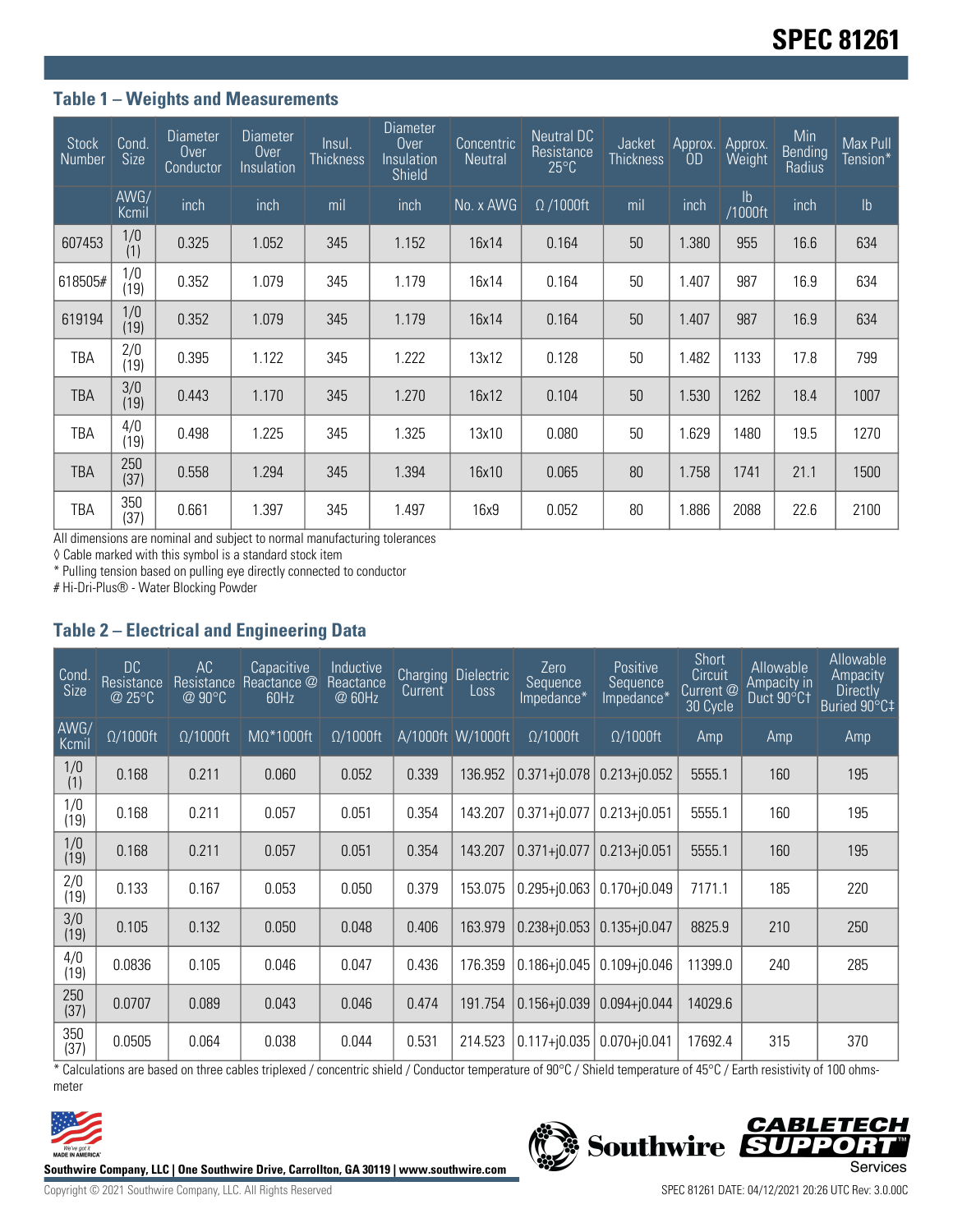# **SPEC 81261**

† Ampacities are based on Figure 7 of ICEA T-117-734 (Single circuit trefoil, 100% load factor, 90°C conductor temperature, earth RHO 90, 36" burial depth) ‡ Ampacities are based on Figure 1 of ICEA T-117-734 (Single circuit trefoil, 100% load factor, 90°C conductor temperature, earth RHO 90, 36" burial depth)

#### **Table 3 – Weights and Measurements (Metric)**

| <b>Stock</b><br>Number | Cond.<br><b>Size</b> | <b>Diameter</b><br>Over<br>Conductor | <b>Diameter</b><br>Over<br>Insulation | Insul.<br><b>Thickness</b> | <b>Diameter</b><br>Over<br>Insulation<br>Shield | Concentric<br><b>Neutral</b> | <b>Neutral DC</b><br>Resistance<br>$25^{\circ}$ C | Jacket<br><b>Thickness</b> | Approx.<br><b>OD</b> | Approx.<br>Weight | Min<br>Bending<br>Radius | Max Pull<br>Tension* |
|------------------------|----------------------|--------------------------------------|---------------------------------------|----------------------------|-------------------------------------------------|------------------------------|---------------------------------------------------|----------------------------|----------------------|-------------------|--------------------------|----------------------|
|                        | AWG/<br>Kcmil        | mm                                   | mm                                    | mm                         | mm                                              | No. x AWG                    | $\Omega$ /km                                      | mm                         | mm                   | kg/km             | mm                       | newton               |
| 607453                 | 1/0<br>(1)           | 8.25                                 | 26.72                                 | 8.76                       | 29.26                                           | 16x14                        | 0.54                                              | 1.27                       | 35.05                | 1421              | 421.64                   | 2821                 |
| 618505#                | 1/0<br>(19)          | 8.94                                 | 27.41                                 | 8.76                       | 29.95                                           | 16x14                        | 0.54                                              | 1.27                       | 35.74                | 1469              | 429.26                   | 2821                 |
| 619194                 | 1/0<br>(19)          | 8.94                                 | 27.41                                 | 8.76                       | 29.95                                           | 16x14                        | 0.54                                              | 1.27                       | 35.74                | 1469              | 429.26                   | 2821                 |
| <b>TBA</b>             | 2/0<br>(19)          | 10.03                                | 28.50                                 | 8.76                       | 31.04                                           | 13x12                        | 0.42                                              | 1.27                       | 37.64                | 1686              | 452.12                   | 3556                 |
| <b>TBA</b>             | 3/0<br>(19)          | 11.25                                | 29.72                                 | 8.76                       | 32.26                                           | 16x12                        | 0.34                                              | 1.27                       | 38.86                | 1878              | 467.36                   | 4481                 |
| <b>TBA</b>             | 4/0<br>(19)          | 12.65                                | 31.12                                 | 8.76                       | 33.65                                           | 13x10                        | 0.26                                              | 1.27                       | 41.38                | 2202              | 495.30                   | 5652                 |
| TBA                    | 250<br>(37)          | 14.17                                | 32.87                                 | 8.76                       | 35.41                                           | 16x10                        | 0.21                                              | 2.03                       | 44.65                | 2591              | 535.94                   | 6675                 |
| TBA                    | 350<br>(37)          | 16.79                                | 35.48                                 | 8.76                       | 38.02                                           | 16x9                         | 0.17                                              | 2.03                       | 47.90                | 3107              | 574.04                   | 9345                 |

All dimensions are nominal and subject to normal manufacturing tolerances

◊ Cable marked with this symbol is a standard stock item

\* Pulling tension based on pulling eye directly connected to conductor

# Hi-Dri-Plus® - Water Blocking Powder

### **Table 4 – Electrical and Engineering Data (Metric)**

| Cond<br><b>Size</b> | DC<br>Resistance<br>@ 25°C | AC<br>Resistance<br>$@90^{\circ}C$ | Capacitive<br>Reactance<br>@ 60Hz | Inductive<br>Reactance<br>@ 60Hz | Current | Charging Dielectric<br>Loss | Zero<br>Sequence<br>Impedance* | Positive<br>Sequence<br>Impedance* | <b>Short</b><br>Circuit<br>Current <sup><sup>@</sup></sup><br>30 Cycle | Allowable<br>Ampacity in<br>Duct 90°C1 | Allowable<br>Ampacity<br><b>Directly</b><br>Buried 90°C‡ |
|---------------------|----------------------------|------------------------------------|-----------------------------------|----------------------------------|---------|-----------------------------|--------------------------------|------------------------------------|------------------------------------------------------------------------|----------------------------------------|----------------------------------------------------------|
| AWG/<br>Kcmil       | $\Omega$ /km               | $\Omega$ /km                       | $M\Omega^*$ km                    | $\Omega$ /km                     | A/km    | W/km                        | $\Omega/1000$ ft               | $\Omega/1000$ ft                   | Amp                                                                    | Amp                                    | Amp                                                      |
| 1/0<br>(1)          | 0.5512                     | 0.69                               | 0.0183                            | 0.1706                           | 1.112   | 449.3176                    | $0.371 + j0.078$               | $0.213 + j0.052$                   | 5555.1                                                                 | 160                                    | 195                                                      |
| 1/0<br>(19)         | 0.5512                     | 0.69                               | 0.0174                            | 0.1673                           | 1.161   | 469.8392                    | $0.371 + j0.077$               | $0.213 + j0.051$                   | 5555.1                                                                 | 160                                    | 195                                                      |
| 1/0<br>(19)         | 0.5512                     | 0.69                               | 0.0174                            | 0.1673                           | 1.161   | 469.8392                    | $0.371 + j0.077$               | $0.213 + 0.051$                    | 5555.1                                                                 | 160                                    | 195                                                      |
| 2/0<br>(19)         | 0.4364                     | 0.55                               | 0.0162                            | 0.1640                           | 1.243   | 502.2146                    | $0.295 + 0.063$                | $0.170 + j0.049$                   | 7171.1                                                                 | 185                                    | 220                                                      |
| 3/0<br>(19)         | 0.3445                     | 0.43                               | 0.0152                            | 0.1575                           | 1.332   | 537.9888                    | $0.238 + j0.053$               | $0.135 + j0.047$                   | 8825.9                                                                 | 210                                    | 250                                                      |
| 4/0<br>(19)         | 0.2743                     | 0.34                               | 0.0140                            | 0.1542                           | 1.430   | 578.6056                    | $0.186 + 0.045$                | $0.109 + 0.046$                    | 11399.0                                                                | 240                                    | 285                                                      |
| 250<br>(37)         | 0.2320                     | 0.29                               | 0.0131                            | 0.1509                           | 1.555   | 629.1142                    | $0.156 + j0.039$               | $0.094 + 0.044$                    | 14029.6                                                                |                                        |                                                          |
| 350<br>(37)         | 0.1657                     | 0.21                               | 0.0116                            | 0.1444                           | 1.742   | 703.8156                    | $0.117 + 0.035$                | $0.070 + j0.041$                   | 17692.4                                                                | 315                                    | 370                                                      |



Southwire Company, LLC | One Southwire Drive, Carrollton, GA 30119 | www.southwire.com<br>Services

**CABLETECH**